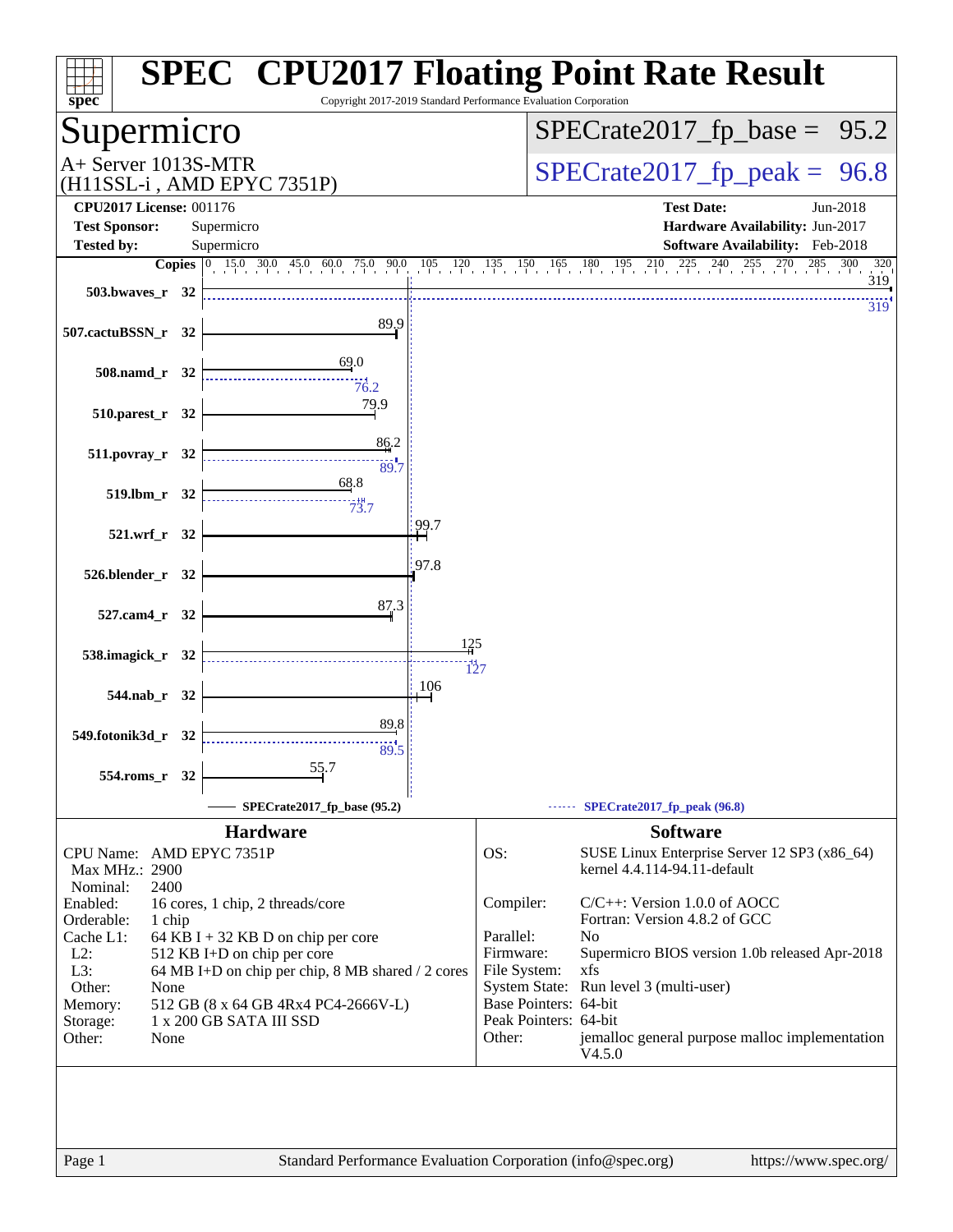

Copyright 2017-2019 Standard Performance Evaluation Corporation

# Supermicro

(H11SSL-i , AMD EPYC 7351P)

# $SPECrate2017_fp\_base = 95.2$

# $A+$  Server 1013S-MTR<br>
(H11SSL-i AMD EPYC 7351P) [SPECrate2017\\_fp\\_peak =](http://www.spec.org/auto/cpu2017/Docs/result-fields.html#SPECrate2017fppeak) 96.8

**[CPU2017 License:](http://www.spec.org/auto/cpu2017/Docs/result-fields.html#CPU2017License)** 001176 **[Test Date:](http://www.spec.org/auto/cpu2017/Docs/result-fields.html#TestDate)** Jun-2018 **[Test Sponsor:](http://www.spec.org/auto/cpu2017/Docs/result-fields.html#TestSponsor)** Supermicro **[Hardware Availability:](http://www.spec.org/auto/cpu2017/Docs/result-fields.html#HardwareAvailability)** Jun-2017 **[Tested by:](http://www.spec.org/auto/cpu2017/Docs/result-fields.html#Testedby)** Supermicro **[Software Availability:](http://www.spec.org/auto/cpu2017/Docs/result-fields.html#SoftwareAvailability)** Feb-2018

### **[Results Table](http://www.spec.org/auto/cpu2017/Docs/result-fields.html#ResultsTable)**

|                                   | <b>Base</b>   |                |       |                |       | <b>Peak</b>    |            |               |                |              |                |              |                |              |
|-----------------------------------|---------------|----------------|-------|----------------|-------|----------------|------------|---------------|----------------|--------------|----------------|--------------|----------------|--------------|
| <b>Benchmark</b>                  | <b>Copies</b> | <b>Seconds</b> | Ratio | <b>Seconds</b> | Ratio | <b>Seconds</b> | Ratio      | <b>Copies</b> | <b>Seconds</b> | <b>Ratio</b> | <b>Seconds</b> | <b>Ratio</b> | <b>Seconds</b> | <b>Ratio</b> |
| 503.bwayes_r                      | 32            | 1004           | 320   | 1006           | 319   | 1005           | <u>319</u> | 32            | 1006           | 319          | 1004           | 320          | 1005           | <u>319</u>   |
| 507.cactuBSSN r                   | 32            | 453            | 89.4  | 450            | 90.0  | 451            | 89.9       | 32            | 453            | 89.4         | 450            | 90.0         | 451            | 89.9         |
| $508$ .namd $r$                   | 32            | 441            | 68.9  | 440            | 69.0  | 441            | 69.0       | 32            | <u>399</u>     | 76.2         | 399            | 76.1         | 399            | 76.2         |
| $510.parest_r$                    | 32            | 1048           | 79.9  | 1048           | 79.9  | 1047           | 79.9       | 32            | 1048           | 79.9         | 1048           | 79.9         | 1047           | 79.9         |
| 511.povray_r                      | 32            | 867            | 86.2  | 858            | 87.1  | 883            | 84.6       | 32            | 833            | 89.7         | 829            | 90.2         | 835            | 89.5         |
| 519.lbm r                         | 32            | 491            | 68.7  | 490            | 68.8  | 490            | 68.8       | 32            | 450            | 74.9         | 466            | 72.3         | 457            | 73.7         |
| $521$ .wrf r                      | 32            | 690            | 104   | 719            | 99.7  | 722            | 99.3       | 32            | 690            | 104          | 719            | 99.7         | 722            | 99.3         |
| 526.blender_r                     | 32            | 497            | 98.0  | 500            | 97.5  | 498            | 97.8       | 32            | 497            | 98.0         | 500            | 97.5         | 498            | 97.8         |
| 527.cam4_r                        | 32            | 641            | 87.3  | 637            | 87.9  | 642            | 87.1       | 32            | 641            | 87.3         | 637            | 87.9         | 642            | 87.1         |
| 538.imagick_r                     | 32            | 635            | 125   | 639            | 125   | 646            | 123        | 32            | 628            | <u>127</u>   | 628            | 127          | 637            | 125          |
| $544$ .nab r                      | 32            | 510            | 106   | 508            | 106   | 542            | 99.3       | 32            | 510            | 106          | 508            | 106          | 542            | 99.3         |
| 549.fotonik3d r                   | 32            | 1389           | 89.8  | 1391           | 89.6  | 1387           | 89.9       | 32            | 1393           | 89.5         | 1388           | 89.9         | 1394           | 89.5         |
| $554$ .roms r                     | 32            | 918            | 55.4  | 912            | 55.7  | 911            | 55.8       | 32            | 918            | 55.4         | 912            | 55.7         | 911            | 55.8         |
| $SPECrate2017_fp\_base =$<br>95.2 |               |                |       |                |       |                |            |               |                |              |                |              |                |              |

**[SPECrate2017\\_fp\\_peak =](http://www.spec.org/auto/cpu2017/Docs/result-fields.html#SPECrate2017fppeak) 96.8**

Results appear in the [order in which they were run.](http://www.spec.org/auto/cpu2017/Docs/result-fields.html#RunOrder) Bold underlined text [indicates a median measurement.](http://www.spec.org/auto/cpu2017/Docs/result-fields.html#Median)

#### **[Submit Notes](http://www.spec.org/auto/cpu2017/Docs/result-fields.html#SubmitNotes)**

The config file option 'submit' was used. 'numactl' was used to bind copies to the cores. See the configuration file for details.

### **[Operating System Notes](http://www.spec.org/auto/cpu2017/Docs/result-fields.html#OperatingSystemNotes)**

'ulimit -s unlimited' was used to set environment stack size 'ulimit -l 2097152' was used to set environment locked pages in memory limit

runspec command invoked through numactl i.e.: numactl --interleave=all runspec <etc>

Set dirty ratio=8 to limit dirty cache to 8% of memory Set swappiness=1 to swap only if necessary Set zone\_reclaim\_mode=1 to free local node memory and avoid remote memory sync then drop\_caches=3 to reset caches before invoking runcpu

dirty\_ratio, swappiness, zone\_reclaim\_mode and drop\_caches were all set using privileged echo (e.g. echo 1 > /proc/sys/vm/swappiness).

Transparent huge pages were enabled for this run (OS default)

Huge pages were not configured for this run.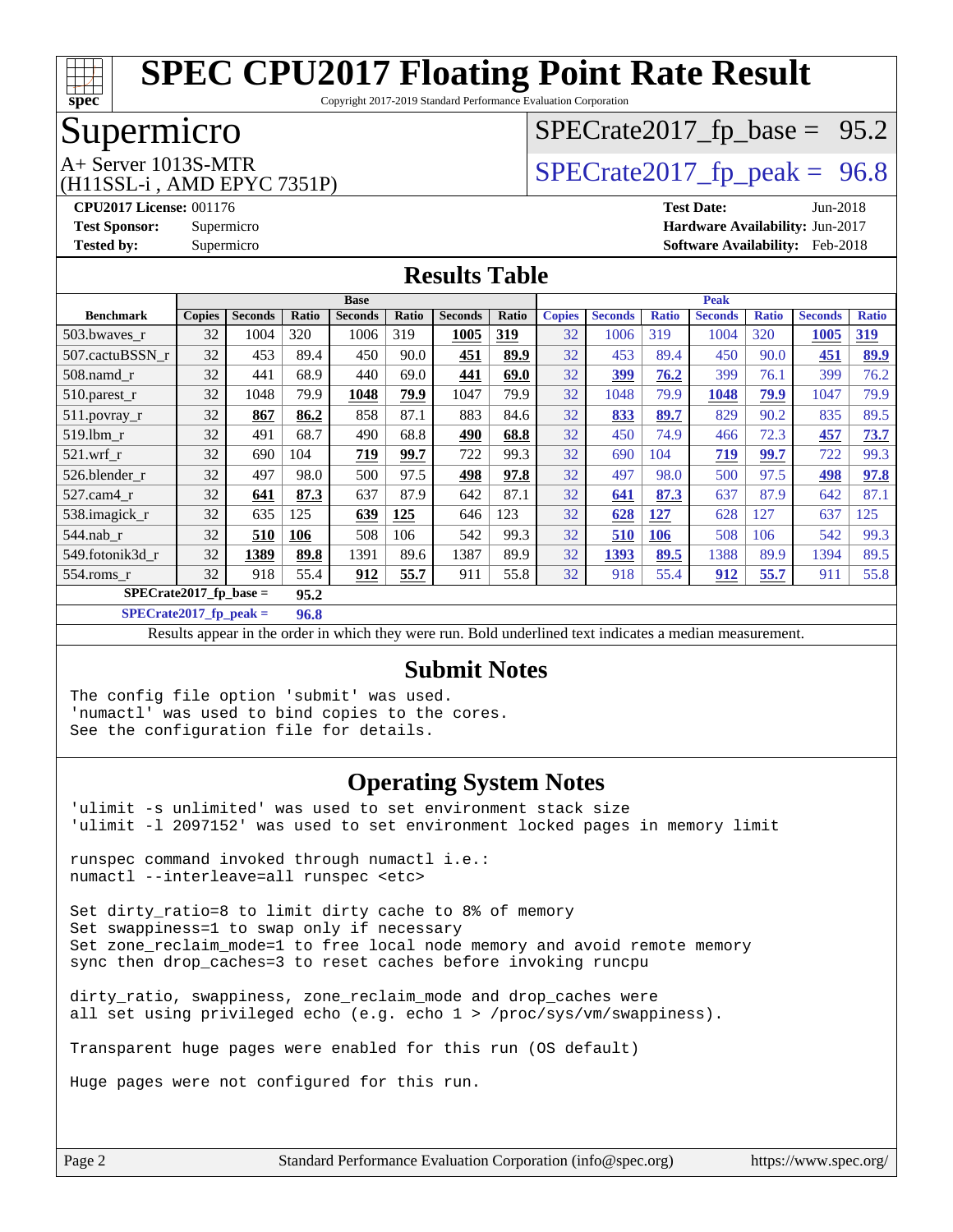

Copyright 2017-2019 Standard Performance Evaluation Corporation

## Supermicro

 $SPECTate2017_fp\_base = 95.2$ 

(H11SSL-i , AMD EPYC 7351P)

 $A+$  Server 1013S-MTR<br>(H11SSL in AMD EPVC 7351P) SPECrate 2017\_fp\_peak = 96.8

**[Tested by:](http://www.spec.org/auto/cpu2017/Docs/result-fields.html#Testedby)** Supermicro **[Software Availability:](http://www.spec.org/auto/cpu2017/Docs/result-fields.html#SoftwareAvailability)** Feb-2018

**[CPU2017 License:](http://www.spec.org/auto/cpu2017/Docs/result-fields.html#CPU2017License)** 001176 **[Test Date:](http://www.spec.org/auto/cpu2017/Docs/result-fields.html#TestDate)** Jun-2018 **[Test Sponsor:](http://www.spec.org/auto/cpu2017/Docs/result-fields.html#TestSponsor)** Supermicro **[Hardware Availability:](http://www.spec.org/auto/cpu2017/Docs/result-fields.html#HardwareAvailability)** Jun-2017

### **[General Notes](http://www.spec.org/auto/cpu2017/Docs/result-fields.html#GeneralNotes)**

Environment variables set by runcpu before the start of the run: LD\_LIBRARY\_PATH = "/home/cpu2017/amd1704-rate-libs-revC/64;/home/cpu2017/amd1704-rate-libs-revC/32:" MALLOC\_CONF = "lg\_chunk:28"

The AMD64 AOCC Compiler Suite is available at <http://developer.amd.com/amd-aocc/>

The AOCC Gold Linker plugin was installed and used for the link stage.

The AOCC Fortran Plugin version 1.0 was used to leverage AOCC optimizers with gfortran. It is available here: <http://developer.amd.com/amd-aocc/> Binaries were compiled on a system with 2x AMD EPYC 7601 CPU + 512GB Memory using RHEL 7.4

jemalloc, a general purpose malloc implementation, was obtained at <https://github.com/jemalloc/jemalloc/releases/download/4.5.0/jemalloc-4.5.0.tar.bz2> jemalloc was built with GCC v4.8.5 in RHEL v7.2 under default conditions. jemalloc uses environment variable MALLOC\_CONF with values narenas and lg\_chunk: narenas: sets the maximum number of arenas to use for automatic multiplexing of threads and arenas. lg\_chunk: set the virtual memory chunk size (log base 2). For example,

lg\_chunk:21 sets the default chunk size to 2^21 = 2MiB.

NA: The test sponsor attests, as of date of publication, that CVE-2017-5754 (Meltdown) is mitigated in the system as tested and documented. Yes: The test sponsor attests, as of date of publication, that CVE-2017-5753 (Spectre variant 1) is mitigated in the system as tested and documented. Yes: The test sponsor attests, as of date of publication, that CVE-2017-5715 (Spectre variant 2) is mitigated in the system as tested and documented.

### **[Platform Notes](http://www.spec.org/auto/cpu2017/Docs/result-fields.html#PlatformNotes)**

BIOS Settings: Determinism Slider = Power Sysinfo program /home/cpu2017/bin/sysinfo Rev: r5797 of 2017-06-14 96c45e4568ad54c135fd618bcc091c0f running on linux-pm02 Sat Jun 23 00:38:21 2018

 SUT (System Under Test) info as seen by some common utilities. For more information on this section, see <https://www.spec.org/cpu2017/Docs/config.html#sysinfo>

 From /proc/cpuinfo model name : AMD EPYC 7351P 16-Core Processor 1 "physical id"s (chips) 32 "processors"

**(Continued on next page)**

Page 3 Standard Performance Evaluation Corporation [\(info@spec.org\)](mailto:info@spec.org) <https://www.spec.org/>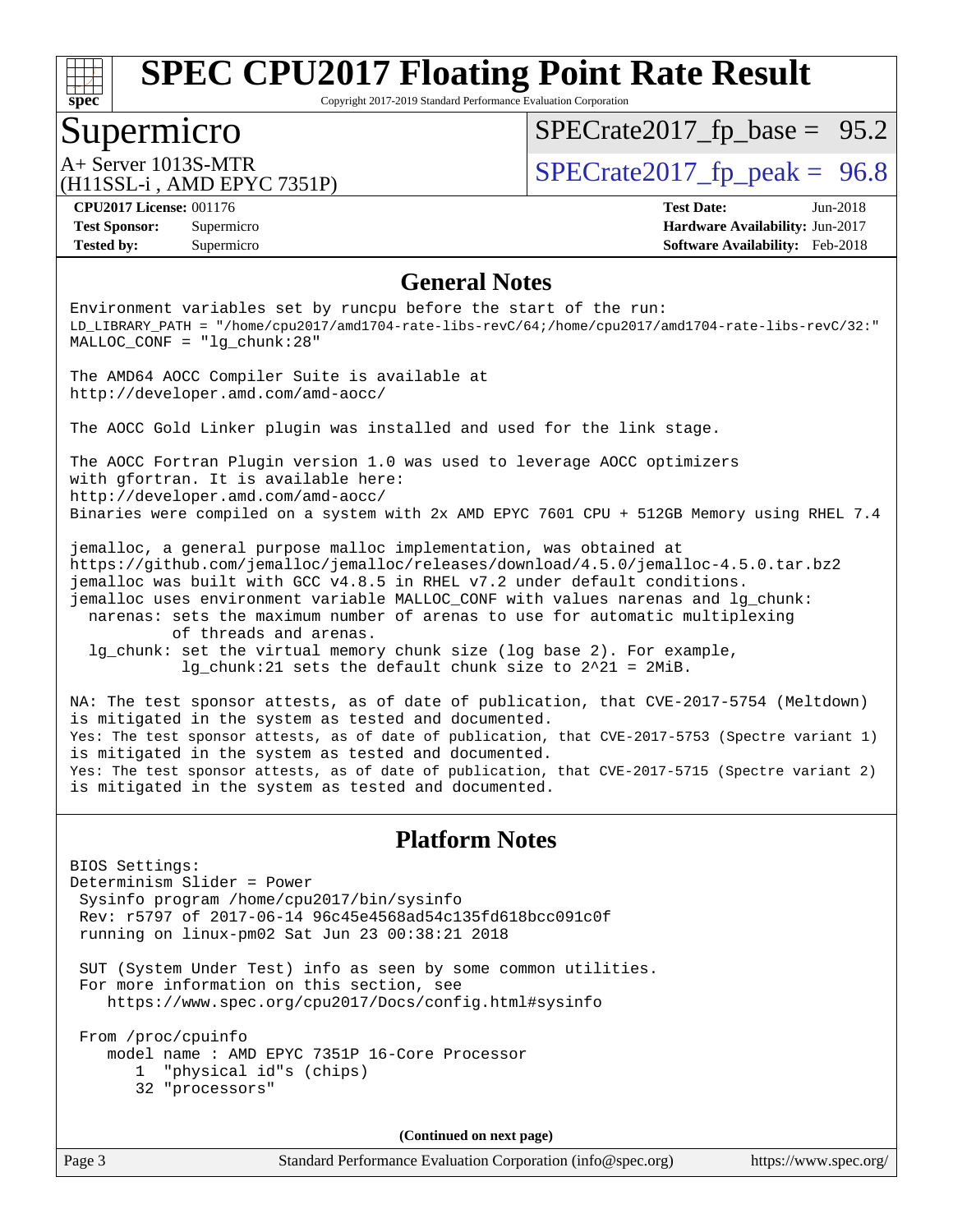

Copyright 2017-2019 Standard Performance Evaluation Corporation

# Supermicro

 $SPECrate2017_fp\_base = 95.2$ 

(H11SSL-i , AMD EPYC 7351P)

 $A+$  Server 1013S-MTR<br>
(H11SSL-i AMD EPYC 7351P) [SPECrate2017\\_fp\\_peak =](http://www.spec.org/auto/cpu2017/Docs/result-fields.html#SPECrate2017fppeak) 96.8

**[Tested by:](http://www.spec.org/auto/cpu2017/Docs/result-fields.html#Testedby)** Supermicro **[Software Availability:](http://www.spec.org/auto/cpu2017/Docs/result-fields.html#SoftwareAvailability)** Feb-2018

**[CPU2017 License:](http://www.spec.org/auto/cpu2017/Docs/result-fields.html#CPU2017License)** 001176 **[Test Date:](http://www.spec.org/auto/cpu2017/Docs/result-fields.html#TestDate)** Jun-2018 **[Test Sponsor:](http://www.spec.org/auto/cpu2017/Docs/result-fields.html#TestSponsor)** Supermicro **[Hardware Availability:](http://www.spec.org/auto/cpu2017/Docs/result-fields.html#HardwareAvailability)** Jun-2017

#### **[Platform Notes \(Continued\)](http://www.spec.org/auto/cpu2017/Docs/result-fields.html#PlatformNotes)**

| cpu cores : 16<br>siblings : 32                                                                                                                                                                                                                                                                                                                                                                                                                                                                                                                                                                                                                                                                                                                                                                                           | cores, siblings (Caution: counting these is hw and system dependent. The following<br>excerpts from /proc/cpuinfo might not be reliable. Use with caution.)<br>physical 0: cores 0 1 4 5 8 9 12 13 16 17 20 21 24 25 28 29                                                                |  |  |  |  |  |
|---------------------------------------------------------------------------------------------------------------------------------------------------------------------------------------------------------------------------------------------------------------------------------------------------------------------------------------------------------------------------------------------------------------------------------------------------------------------------------------------------------------------------------------------------------------------------------------------------------------------------------------------------------------------------------------------------------------------------------------------------------------------------------------------------------------------------|-------------------------------------------------------------------------------------------------------------------------------------------------------------------------------------------------------------------------------------------------------------------------------------------|--|--|--|--|--|
| From 1scpu:<br>Architecture:<br>$CPU$ op-mode( $s$ ):<br>Byte Order:<br>CPU(s):<br>$On$ -line CPU $(s)$ list:<br>Thread(s) per core:<br>$Core(s)$ per socket:<br>Socket(s):<br>NUMA $node(s):$<br>Vendor ID:<br>CPU family:<br>Model:<br>Model name:<br>Stepping:<br>CPU MHz:<br>$CPU$ $max$ $MHz$ :<br>CPU min MHz:<br>BogoMIPS:<br>Virtualization:<br>L1d cache:<br>Lli cache:<br>$L2$ cache:<br>L3 cache:<br>NUMA node0 CPU(s):<br>NUMA nodel $CPU(s):$                                                                                                                                                                                                                                                                                                                                                                | x86 64<br>$32$ -bit, $64$ -bit<br>Little Endian<br>32<br>$0 - 31$<br>2<br>16<br>1<br>4<br>AuthenticAMD<br>23<br>1<br>AMD EPYC 7351P 16-Core Processor<br>2<br>2400.000<br>2400.0000<br>1200.0000<br>4799.72<br>AMD-V<br>32K<br>64K<br>512K<br>8192K<br>$0 - 3$ , 16-19<br>$4 - 7$ , 20-23 |  |  |  |  |  |
| NUMA $node2$ $CPU(s)$ :<br>NUMA $node3$ $CPU(s):$                                                                                                                                                                                                                                                                                                                                                                                                                                                                                                                                                                                                                                                                                                                                                                         | 8-11,24-27<br>$12 - 15, 28 - 31$                                                                                                                                                                                                                                                          |  |  |  |  |  |
| fpu vme de pse tsc msr pae mce cx8 apic sep mtrr pge mca cmov<br>Flags:<br>pat pse36 clflush mmx fxsr sse sse2 ht syscall nx mmxext fxsr_opt pdpelgb rdtscp lm<br>constant_tsc rep_good nopl nonstop_tsc extd_apicid amd_dcm aperfmperf eagerfpu pni<br>pclmulqdq monitor ssse3 fma cx16 sse4_1 sse4_2 movbe popcnt aes xsave avx f16c<br>rdrand lahf_lm cmp_legacy svm extapic cr8_legacy abm sse4a misalignsse 3dnowprefetch<br>osvw skinit wdt tce topoext perfctr_core perfctr_nb bpext perfctr_12 mwaitx arat cpb<br>hw_pstate retpoline retpoline_amd npt lbrv svm_lock nrip_save tsc_scale vmcb_clean<br>flushbyasid decodeassists pausefilter pfthreshold vmmcall avic fsgsbase bmil avx2<br>smep bmi2 rdseed adx smap clflushopt sha_ni xsaveopt xsavec xgetbvl clzero irperf<br>ibpb overflow_recov succor smca |                                                                                                                                                                                                                                                                                           |  |  |  |  |  |
| /proc/cpuinfo cache data<br>cache size : 512 KB                                                                                                                                                                                                                                                                                                                                                                                                                                                                                                                                                                                                                                                                                                                                                                           |                                                                                                                                                                                                                                                                                           |  |  |  |  |  |

**(Continued on next page)**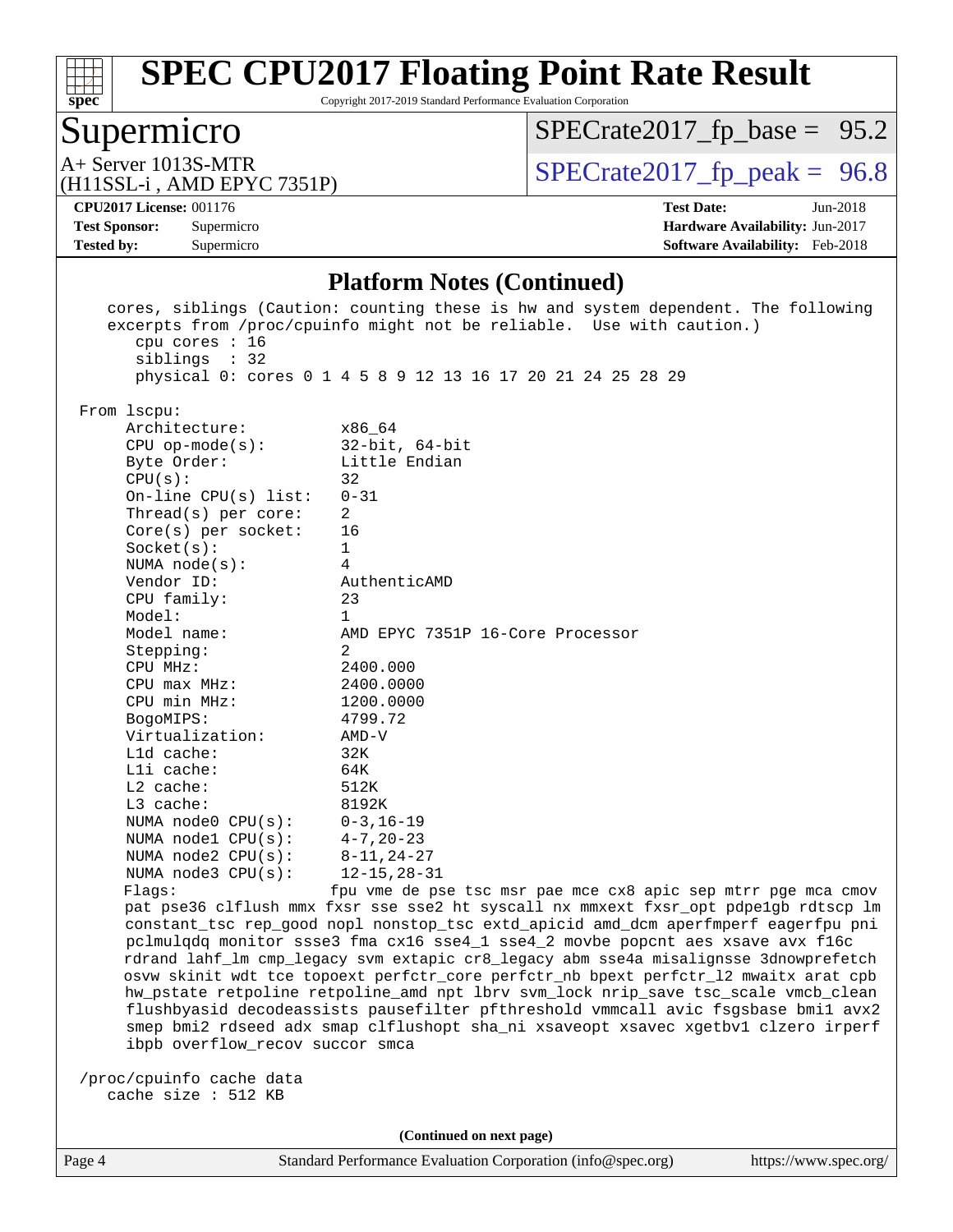#### $\pm\,\mu$ **[spec](http://www.spec.org/)**

# **[SPEC CPU2017 Floating Point Rate Result](http://www.spec.org/auto/cpu2017/Docs/result-fields.html#SPECCPU2017FloatingPointRateResult)**

Copyright 2017-2019 Standard Performance Evaluation Corporation

# Supermicro

 $SPECrate2017_fp\_base = 95.2$ 

(H11SSL-i , AMD EPYC 7351P)

 $A+$  Server 1013S-MTR<br>
(H11SSL-i AMD EPYC 7351P) [SPECrate2017\\_fp\\_peak =](http://www.spec.org/auto/cpu2017/Docs/result-fields.html#SPECrate2017fppeak) 96.8

**[CPU2017 License:](http://www.spec.org/auto/cpu2017/Docs/result-fields.html#CPU2017License)** 001176 **[Test Date:](http://www.spec.org/auto/cpu2017/Docs/result-fields.html#TestDate)** Jun-2018

**[Tested by:](http://www.spec.org/auto/cpu2017/Docs/result-fields.html#Testedby)** Supermicro **[Software Availability:](http://www.spec.org/auto/cpu2017/Docs/result-fields.html#SoftwareAvailability)** Feb-2018

**[Test Sponsor:](http://www.spec.org/auto/cpu2017/Docs/result-fields.html#TestSponsor)** Supermicro **[Hardware Availability:](http://www.spec.org/auto/cpu2017/Docs/result-fields.html#HardwareAvailability)** Jun-2017

#### **[Platform Notes \(Continued\)](http://www.spec.org/auto/cpu2017/Docs/result-fields.html#PlatformNotes)**

| From numactl --hardware WARNING: a numactl 'node' might or might not correspond to a<br>physical chip.<br>$available: 4 nodes (0-3)$<br>node 0 cpus: 0 1 2 3 16 17 18 19<br>node 0 size: 128841 MB<br>node 0 free: 128673 MB<br>node 1 cpus: 4 5 6 7 20 21 22 23<br>node 1 size: 129019 MB<br>node 1 free: 128855 MB<br>node 2 cpus: 8 9 10 11 24 25 26 27<br>node 2 size: 129019 MB<br>node 2 free: 128853 MB<br>node 3 cpus: 12 13 14 15 28 29 30 31<br>node 3 size: 129017 MB<br>node 3 free: 128868 MB                             |  |  |  |  |  |  |  |
|----------------------------------------------------------------------------------------------------------------------------------------------------------------------------------------------------------------------------------------------------------------------------------------------------------------------------------------------------------------------------------------------------------------------------------------------------------------------------------------------------------------------------------------|--|--|--|--|--|--|--|
|                                                                                                                                                                                                                                                                                                                                                                                                                                                                                                                                        |  |  |  |  |  |  |  |
| node distances:                                                                                                                                                                                                                                                                                                                                                                                                                                                                                                                        |  |  |  |  |  |  |  |
| node 0 1 2<br>$\overline{\phantom{a}}$ 3                                                                                                                                                                                                                                                                                                                                                                                                                                                                                               |  |  |  |  |  |  |  |
| 0: 10 16 16 16                                                                                                                                                                                                                                                                                                                                                                                                                                                                                                                         |  |  |  |  |  |  |  |
| 1: 16 10 16 16                                                                                                                                                                                                                                                                                                                                                                                                                                                                                                                         |  |  |  |  |  |  |  |
| 2: 16 16 10 16                                                                                                                                                                                                                                                                                                                                                                                                                                                                                                                         |  |  |  |  |  |  |  |
| 3:<br>16  16  16  10                                                                                                                                                                                                                                                                                                                                                                                                                                                                                                                   |  |  |  |  |  |  |  |
| From /proc/meminfo<br>MemTotal: 528278540 kB<br>HugePages_Total:<br>$\overline{0}$<br>Hugepagesize: 2048 kB<br>From /etc/*release* /etc/*version*<br>SuSE-release:<br>SUSE Linux Enterprise Server 12 (x86_64)<br>$VERSION = 12$<br>PATCHLEVEL = 3<br># This file is deprecated and will be removed in a future service pack or release.<br># Please check /etc/os-release for details about this release.<br>os-release:<br>NAME="SLES"<br>VERSION="12-SP3"<br>VERSION_ID="12.3"<br>PRETTY_NAME="SUSE Linux Enterprise Server 12 SP3" |  |  |  |  |  |  |  |
| ID="sles"                                                                                                                                                                                                                                                                                                                                                                                                                                                                                                                              |  |  |  |  |  |  |  |
| ANSI_COLOR="0;32"                                                                                                                                                                                                                                                                                                                                                                                                                                                                                                                      |  |  |  |  |  |  |  |
| CPE_NAME="cpe:/o:suse:sles:12:sp3"                                                                                                                                                                                                                                                                                                                                                                                                                                                                                                     |  |  |  |  |  |  |  |
|                                                                                                                                                                                                                                                                                                                                                                                                                                                                                                                                        |  |  |  |  |  |  |  |
| uname $-a$ :<br>Linux linux-pm02 4.4.114-94.11-default #1 SMP Thu Feb 1 19:28:26 UTC 2018 (4309ff9)<br>x86_64 x86_64 x86_64 GNU/Linux                                                                                                                                                                                                                                                                                                                                                                                                  |  |  |  |  |  |  |  |
| (Continued on next page)                                                                                                                                                                                                                                                                                                                                                                                                                                                                                                               |  |  |  |  |  |  |  |
|                                                                                                                                                                                                                                                                                                                                                                                                                                                                                                                                        |  |  |  |  |  |  |  |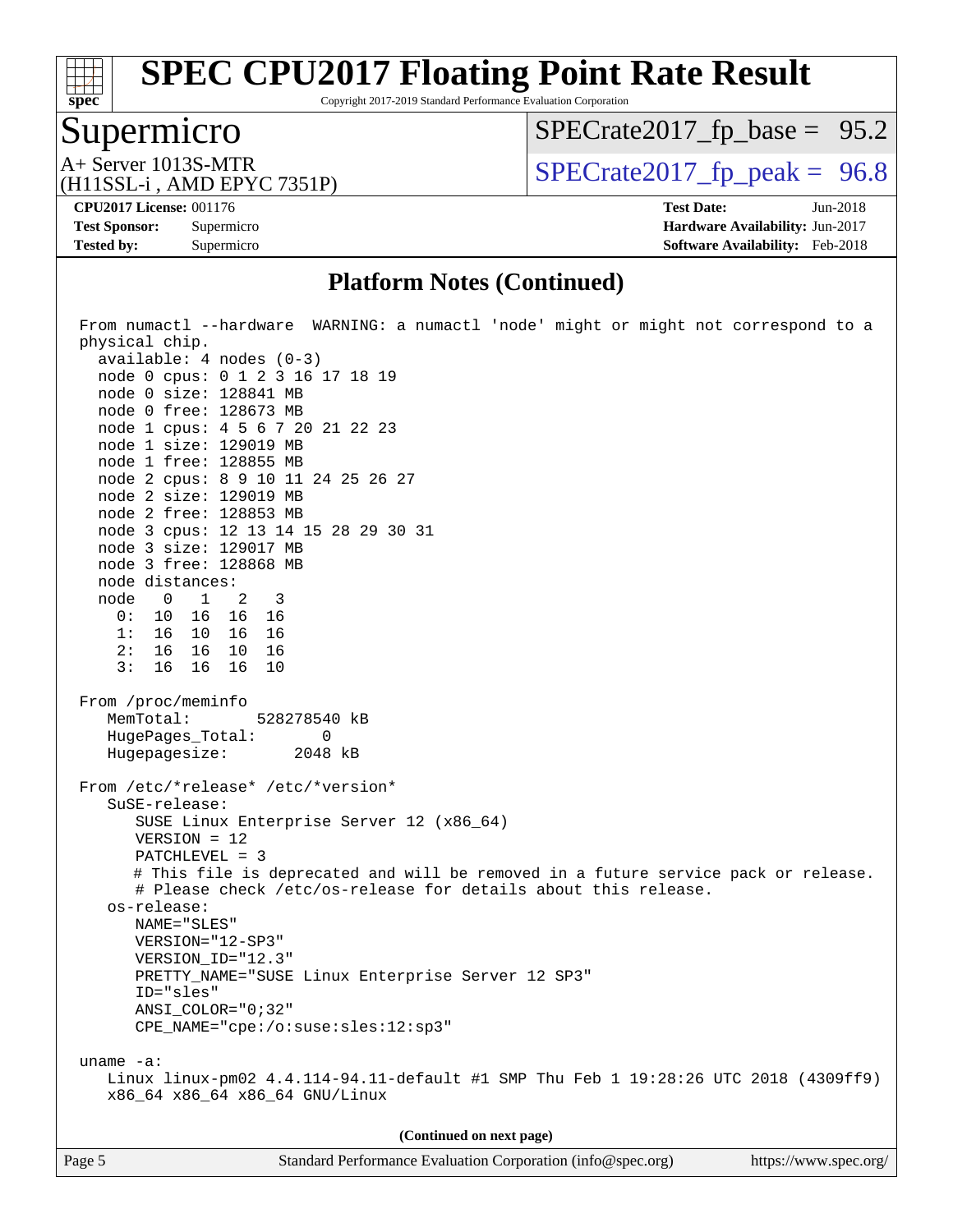

Copyright 2017-2019 Standard Performance Evaluation Corporation

### Supermicro

 $SPECrate2017_fp\_base = 95.2$ 

(H11SSL-i , AMD EPYC 7351P)

 $A+$  Server 1013S-MTR<br>  $\langle B+$  [SPECrate2017\\_fp\\_peak =](http://www.spec.org/auto/cpu2017/Docs/result-fields.html#SPECrate2017fppeak) 96.8

**[Tested by:](http://www.spec.org/auto/cpu2017/Docs/result-fields.html#Testedby)** Supermicro **[Software Availability:](http://www.spec.org/auto/cpu2017/Docs/result-fields.html#SoftwareAvailability)** Feb-2018

**[CPU2017 License:](http://www.spec.org/auto/cpu2017/Docs/result-fields.html#CPU2017License)** 001176 **[Test Date:](http://www.spec.org/auto/cpu2017/Docs/result-fields.html#TestDate)** Jun-2018 **[Test Sponsor:](http://www.spec.org/auto/cpu2017/Docs/result-fields.html#TestSponsor)** Supermicro **[Hardware Availability:](http://www.spec.org/auto/cpu2017/Docs/result-fields.html#HardwareAvailability)** Jun-2017

#### **[Platform Notes \(Continued\)](http://www.spec.org/auto/cpu2017/Docs/result-fields.html#PlatformNotes)**

run-level 3 Jun 22 14:58

 SPEC is set to: /home/cpu2017 Filesystem Type Size Used Avail Use% Mounted on /dev/sda4 xfs 145G 2.9G 142G 2% /home

 Additional information from dmidecode follows. WARNING: Use caution when you interpret this section. The 'dmidecode' program reads system data which is "intended to allow hardware to be accurately determined", but the intent may not be met, as there are frequent changes to hardware, firmware, and the "DMTF SMBIOS" standard. BIOS American Megatrends Inc. 1.0b 04/27/2018

 Memory: 8x Samsung M386A8K40BM2-CTD 64 GB 4 rank 2667

(End of data from sysinfo program)

#### **[Compiler Version Notes](http://www.spec.org/auto/cpu2017/Docs/result-fields.html#CompilerVersionNotes)**

| CC.    | 519.1bm_r(base, peak) 538.imagick_r(base, peak) 544.nab_r(base, peak)                                                                                                                                                                |
|--------|--------------------------------------------------------------------------------------------------------------------------------------------------------------------------------------------------------------------------------------|
|        | AOCC.LLVM.4.0.0.B35.2017_04_26 clang version 4.0.0 (CLANG:) (based on LLVM<br>AOCC.LLVM.4.0.0.B35.2017 04 26)<br>Target: x86 64-unknown-linux-gnu<br>Thread model: posix<br>InstalledDir: /root/work/compilers/AOCC-1.0-Compiler/bin |
|        | CXXC $508.namd_r(base, peak)$ $510.parest_r(base, peak)$                                                                                                                                                                             |
|        | AOCC.LLVM.4.0.0.B35.2017_04_26 clang version 4.0.0 (CLANG:) (based on LLVM<br>AOCC.LLVM.4.0.0.B35.2017 04 26)<br>Target: x86_64-unknown-linux-gnu<br>Thread model: posix<br>InstalledDir: /root/work/compilers/AOCC-1.0-Compiler/bin |
| CC.    | 511.povray_r(base, peak) 526.blender_r(base, peak)                                                                                                                                                                                   |
|        | AOCC.LLVM.4.0.0.B35.2017_04_26 clang version 4.0.0 (CLANG:) (based on LLVM<br>AOCC.LLVM.4.0.0.B35.2017 04 26)<br>Target: x86_64-unknown-linux-gnu<br>Thread model: posix                                                             |
|        | (Continued on next page)                                                                                                                                                                                                             |
| Page 6 | Standard Performance Evaluation Corporation (info@spec.org)<br>https://www.spec.org/                                                                                                                                                 |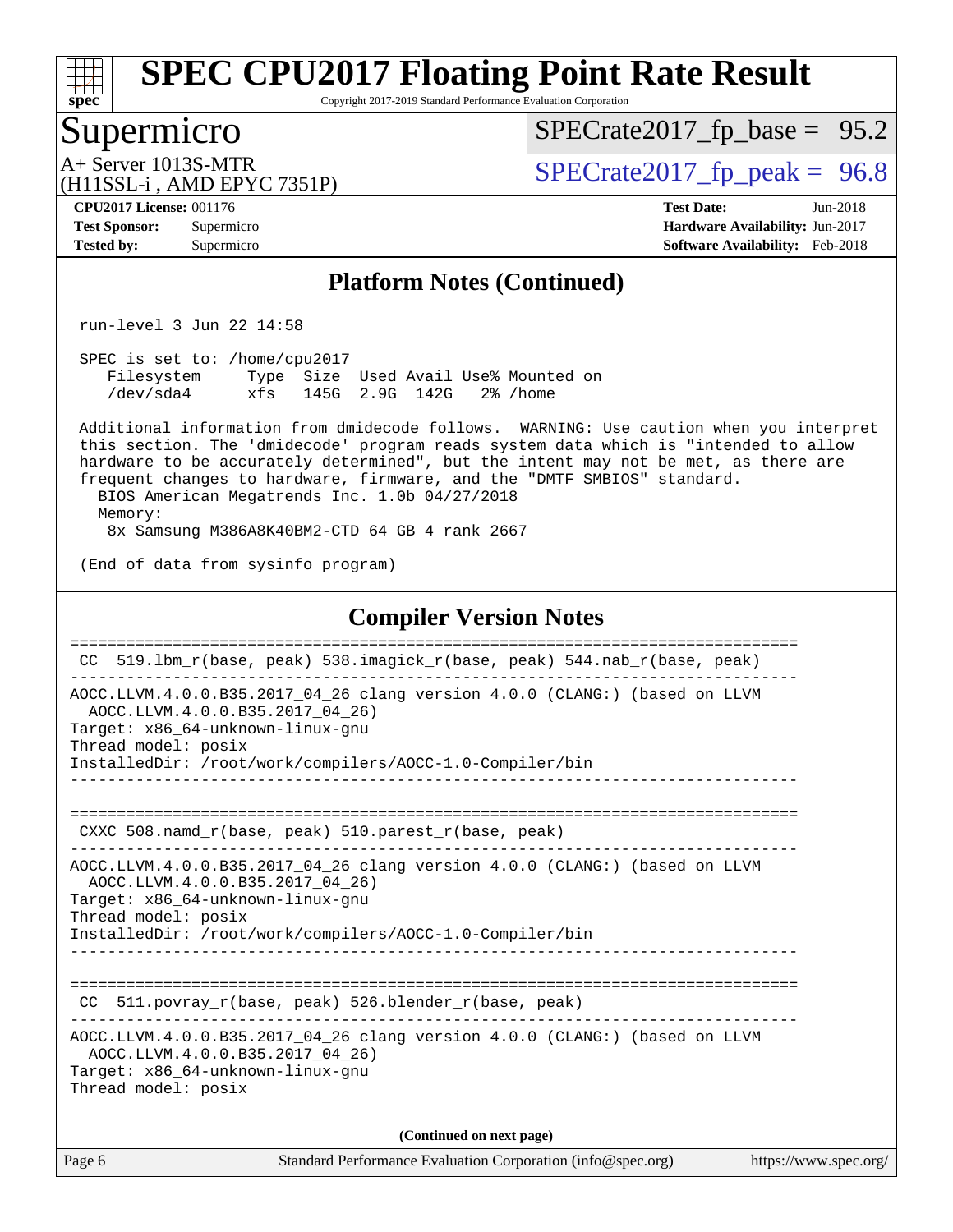

Copyright 2017-2019 Standard Performance Evaluation Corporation

# Supermicro

 $SPECrate2017_fp\_base = 95.2$ 

(H11SSL-i , AMD EPYC 7351P)

 $A+$  Server 1013S-MTR<br>
(H11SSL-i AMD EPYC 7351P) [SPECrate2017\\_fp\\_peak =](http://www.spec.org/auto/cpu2017/Docs/result-fields.html#SPECrate2017fppeak) 96.8

**[CPU2017 License:](http://www.spec.org/auto/cpu2017/Docs/result-fields.html#CPU2017License)** 001176 **[Test Date:](http://www.spec.org/auto/cpu2017/Docs/result-fields.html#TestDate)** Jun-2018

**[Test Sponsor:](http://www.spec.org/auto/cpu2017/Docs/result-fields.html#TestSponsor)** Supermicro **[Hardware Availability:](http://www.spec.org/auto/cpu2017/Docs/result-fields.html#HardwareAvailability)** Jun-2017 **[Tested by:](http://www.spec.org/auto/cpu2017/Docs/result-fields.html#Testedby)** Supermicro **[Software Availability:](http://www.spec.org/auto/cpu2017/Docs/result-fields.html#SoftwareAvailability)** Feb-2018

#### **[Compiler Version Notes \(Continued\)](http://www.spec.org/auto/cpu2017/Docs/result-fields.html#CompilerVersionNotes)**

| Standard Performance Evaluation Corporation (info@spec.org)<br>Page 7                                                                                                  | https://www.spec.org/ |
|------------------------------------------------------------------------------------------------------------------------------------------------------------------------|-----------------------|
| (Continued on next page)                                                                                                                                               |                       |
| GNU Fortran (GCC) 4.8.2<br>Copyright (C) 2013 Free Software Foundation, Inc.<br>GNU Fortran comes with NO WARRANTY, to the extent permitted by law.                    |                       |
| 521.wrf $r(base, peak)$ 527.cam4 $r(base, peak)$<br>CC.                                                                                                                |                       |
| For more information about these matters, see the file named COPYING                                                                                                   |                       |
| under the terms of the GNU General Public License.                                                                                                                     |                       |
| Copyright (C) 2013 Free Software Foundation, Inc.<br>GNU Fortran comes with NO WARRANTY, to the extent permitted by law.<br>You may redistribute copies of GNU Fortran |                       |
| GNU Fortran (GCC) 4.8.2                                                                                                                                                |                       |
| FC 503.bwaves_r(base, peak) 549.fotonik3d_r(base, peak) 554.roms_r(base,<br>peak)                                                                                      |                       |
| under the terms of the GNU General Public License.<br>For more information about these matters, see the file named COPYING                                             |                       |
| GNU Fortran comes with NO WARRANTY, to the extent permitted by law.<br>You may redistribute copies of GNU Fortran                                                      |                       |
| Copyright (C) 2013 Free Software Foundation, Inc.                                                                                                                      |                       |
| InstalledDir: /root/work/compilers/AOCC-1.0-Compiler/bin<br>GNU Fortran (GCC) 4.8.2                                                                                    |                       |
| Thread model: posix                                                                                                                                                    |                       |
| Target: x86_64-unknown-linux-gnu                                                                                                                                       |                       |
| AOCC.LLVM.4.0.0.B35.2017_04_26 clang version 4.0.0 (CLANG:) (based on LLVM<br>AOCC.LLVM.4.0.0.B35.2017 04 26)                                                          |                       |
| Thread model: posix<br>InstalledDir: /root/work/compilers/AOCC-1.0-Compiler/bin                                                                                        |                       |
| Target: x86_64-unknown-linux-gnu                                                                                                                                       |                       |
| AOCC.LLVM.4.0.0.B35.2017_04_26 clang version 4.0.0 (CLANG:) (based on LLVM<br>AOCC.LLVM.4.0.0.B35.2017 04 26)                                                          |                       |
| FC 507.cactuBSSN_r(base, peak)<br>-------------------------------                                                                                                      |                       |
|                                                                                                                                                                        |                       |
| InstalledDir: /root/work/compilers/AOCC-1.0-Compiler/bin                                                                                                               |                       |
| Thread model: posix                                                                                                                                                    |                       |
| AOCC.LLVM.4.0.0.B35.2017 04 26)<br>Target: x86_64-unknown-linux-gnu                                                                                                    |                       |
| InstalledDir: /root/work/compilers/AOCC-1.0-Compiler/bin<br>AOCC.LLVM.4.0.0.B35.2017_04_26 clang version 4.0.0 (CLANG:) (based on LLVM                                 |                       |
|                                                                                                                                                                        |                       |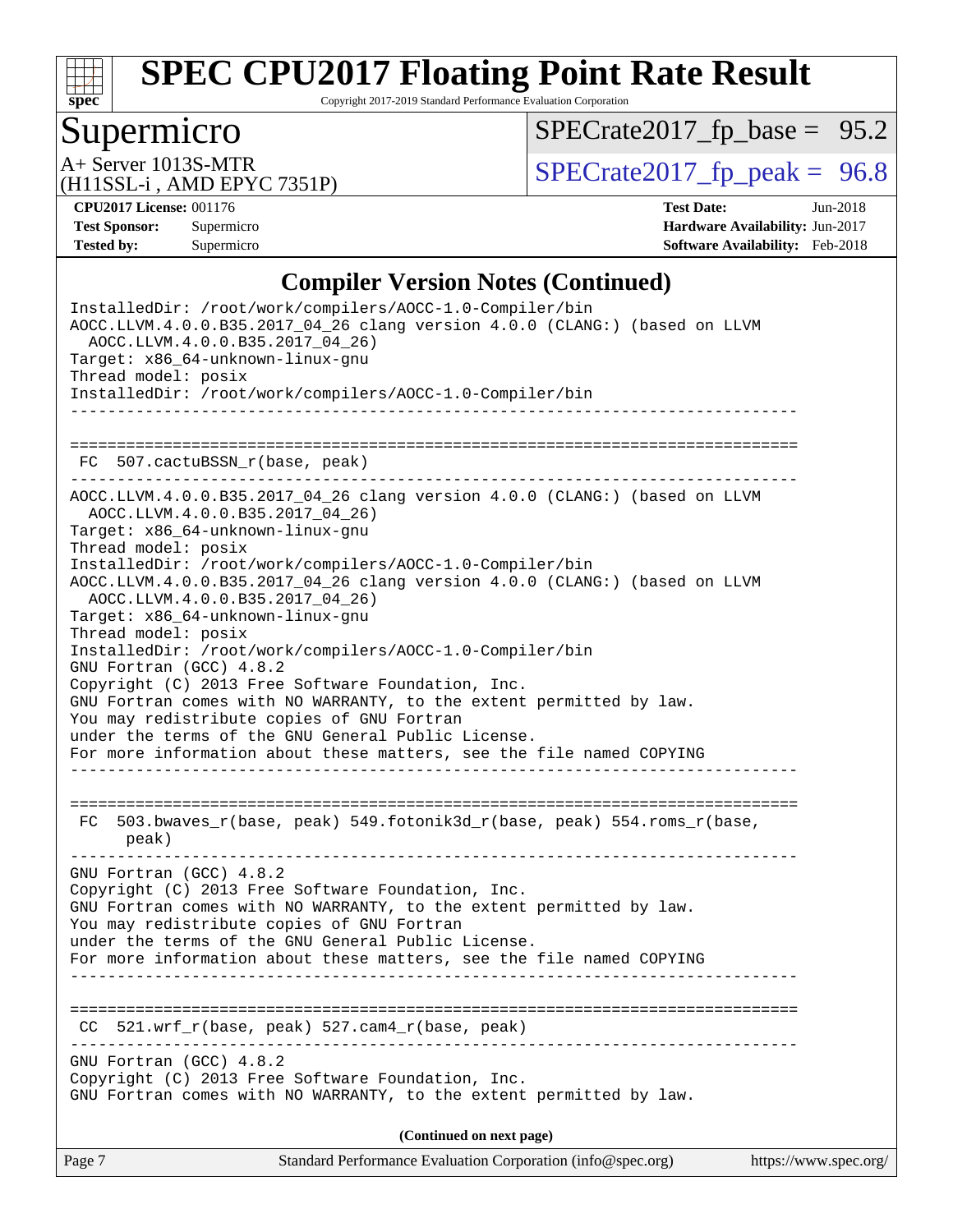

Copyright 2017-2019 Standard Performance Evaluation Corporation

### Supermicro

 $SPECTate2017_fp\_base = 95.2$ 

(H11SSL-i , AMD EPYC 7351P)

 $A+$  Server 1013S-MTR<br>(H11SSL in AMD EPVC 7351P) SPECrate 2017\_fp\_peak = 96.8

**[CPU2017 License:](http://www.spec.org/auto/cpu2017/Docs/result-fields.html#CPU2017License)** 001176 **[Test Date:](http://www.spec.org/auto/cpu2017/Docs/result-fields.html#TestDate)** Jun-2018 **[Test Sponsor:](http://www.spec.org/auto/cpu2017/Docs/result-fields.html#TestSponsor)** Supermicro **[Hardware Availability:](http://www.spec.org/auto/cpu2017/Docs/result-fields.html#HardwareAvailability)** Jun-2017 **[Tested by:](http://www.spec.org/auto/cpu2017/Docs/result-fields.html#Testedby)** Supermicro **[Software Availability:](http://www.spec.org/auto/cpu2017/Docs/result-fields.html#SoftwareAvailability)** Feb-2018

#### **[Compiler Version Notes \(Continued\)](http://www.spec.org/auto/cpu2017/Docs/result-fields.html#CompilerVersionNotes)**

You may redistribute copies of GNU Fortran under the terms of the GNU General Public License. For more information about these matters, see the file named COPYING AOCC.LLVM.4.0.0.B35.2017\_04\_26 clang version 4.0.0 (CLANG:) (based on LLVM AOCC.LLVM.4.0.0.B35.2017\_04\_26) Target: x86\_64-unknown-linux-gnu Thread model: posix InstalledDir: /root/work/compilers/AOCC-1.0-Compiler/bin ------------------------------------------------------------------------------

### **[Base Compiler Invocation](http://www.spec.org/auto/cpu2017/Docs/result-fields.html#BaseCompilerInvocation)**

[C benchmarks](http://www.spec.org/auto/cpu2017/Docs/result-fields.html#Cbenchmarks): [clang](http://www.spec.org/cpu2017/results/res2018q3/cpu2017-20180626-07375.flags.html#user_CCbase_Fclang3)

[C++ benchmarks:](http://www.spec.org/auto/cpu2017/Docs/result-fields.html#CXXbenchmarks) [clang++](http://www.spec.org/cpu2017/results/res2018q3/cpu2017-20180626-07375.flags.html#user_CXXbase_Fclang3_57a48582e5be507d19b2527b3e7d4f85d9b8669ffc9a8a0dbb9bcf949a918a58bbab411e0c4d14a3922022a3e425a90db94042683824c1806feff4324ca1000d)

[Fortran benchmarks](http://www.spec.org/auto/cpu2017/Docs/result-fields.html#Fortranbenchmarks): [clang](http://www.spec.org/cpu2017/results/res2018q3/cpu2017-20180626-07375.flags.html#user_FCbase_Fclang3) [gfortran](http://www.spec.org/cpu2017/results/res2018q3/cpu2017-20180626-07375.flags.html#user_FCbase_gfortran)

[Benchmarks using both Fortran and C](http://www.spec.org/auto/cpu2017/Docs/result-fields.html#BenchmarksusingbothFortranandC): [clang](http://www.spec.org/cpu2017/results/res2018q3/cpu2017-20180626-07375.flags.html#user_CC_FCbase_Fclang3) [gfortran](http://www.spec.org/cpu2017/results/res2018q3/cpu2017-20180626-07375.flags.html#user_CC_FCbase_gfortran)

[Benchmarks using both C and C++](http://www.spec.org/auto/cpu2017/Docs/result-fields.html#BenchmarksusingbothCandCXX): [clang++](http://www.spec.org/cpu2017/results/res2018q3/cpu2017-20180626-07375.flags.html#user_CC_CXXbase_Fclang3_57a48582e5be507d19b2527b3e7d4f85d9b8669ffc9a8a0dbb9bcf949a918a58bbab411e0c4d14a3922022a3e425a90db94042683824c1806feff4324ca1000d) [clang](http://www.spec.org/cpu2017/results/res2018q3/cpu2017-20180626-07375.flags.html#user_CC_CXXbase_Fclang3)

[Benchmarks using Fortran, C, and C++:](http://www.spec.org/auto/cpu2017/Docs/result-fields.html#BenchmarksusingFortranCandCXX) [clang++](http://www.spec.org/cpu2017/results/res2018q3/cpu2017-20180626-07375.flags.html#user_CC_CXX_FCbase_Fclang3_57a48582e5be507d19b2527b3e7d4f85d9b8669ffc9a8a0dbb9bcf949a918a58bbab411e0c4d14a3922022a3e425a90db94042683824c1806feff4324ca1000d) [clang](http://www.spec.org/cpu2017/results/res2018q3/cpu2017-20180626-07375.flags.html#user_CC_CXX_FCbase_Fclang3) [gfortran](http://www.spec.org/cpu2017/results/res2018q3/cpu2017-20180626-07375.flags.html#user_CC_CXX_FCbase_gfortran)

# **[Base Portability Flags](http://www.spec.org/auto/cpu2017/Docs/result-fields.html#BasePortabilityFlags)**

 503.bwaves\_r: [-DSPEC\\_LP64](http://www.spec.org/cpu2017/results/res2018q3/cpu2017-20180626-07375.flags.html#suite_baseEXTRA_PORTABILITY503_bwaves_r_DSPEC_LP64) 507.cactuBSSN\_r: [-DSPEC\\_LP64](http://www.spec.org/cpu2017/results/res2018q3/cpu2017-20180626-07375.flags.html#suite_baseEXTRA_PORTABILITY507_cactuBSSN_r_DSPEC_LP64) 508.namd\_r: [-DSPEC\\_LP64](http://www.spec.org/cpu2017/results/res2018q3/cpu2017-20180626-07375.flags.html#suite_baseEXTRA_PORTABILITY508_namd_r_DSPEC_LP64) 510.parest\_r: [-DSPEC\\_LP64](http://www.spec.org/cpu2017/results/res2018q3/cpu2017-20180626-07375.flags.html#suite_baseEXTRA_PORTABILITY510_parest_r_DSPEC_LP64) 511.povray\_r: [-DSPEC\\_LP64](http://www.spec.org/cpu2017/results/res2018q3/cpu2017-20180626-07375.flags.html#suite_baseEXTRA_PORTABILITY511_povray_r_DSPEC_LP64) 519.lbm\_r: [-DSPEC\\_LP64](http://www.spec.org/cpu2017/results/res2018q3/cpu2017-20180626-07375.flags.html#suite_baseEXTRA_PORTABILITY519_lbm_r_DSPEC_LP64) 521.wrf\_r: [-DSPEC\\_CASE\\_FLAG](http://www.spec.org/cpu2017/results/res2018q3/cpu2017-20180626-07375.flags.html#b521.wrf_r_baseCPORTABILITY_DSPEC_CASE_FLAG) [-fconvert=big-endian](http://www.spec.org/cpu2017/results/res2018q3/cpu2017-20180626-07375.flags.html#user_baseFPORTABILITY521_wrf_r_F-fconvert:big-endian) [-DSPEC\\_LP64](http://www.spec.org/cpu2017/results/res2018q3/cpu2017-20180626-07375.flags.html#suite_baseEXTRA_PORTABILITY521_wrf_r_DSPEC_LP64) 526.blender\_r: [-funsigned-char](http://www.spec.org/cpu2017/results/res2018q3/cpu2017-20180626-07375.flags.html#user_baseCPORTABILITY526_blender_r_F-funsigned-char) [-D\\_\\_BOOL\\_DEFINED](http://www.spec.org/cpu2017/results/res2018q3/cpu2017-20180626-07375.flags.html#b526.blender_r_baseCXXPORTABILITY_D__BOOL_DEFINED) [-DSPEC\\_LP64](http://www.spec.org/cpu2017/results/res2018q3/cpu2017-20180626-07375.flags.html#suite_baseEXTRA_PORTABILITY526_blender_r_DSPEC_LP64) 527.cam4\_r: [-DSPEC\\_CASE\\_FLAG](http://www.spec.org/cpu2017/results/res2018q3/cpu2017-20180626-07375.flags.html#b527.cam4_r_basePORTABILITY_DSPEC_CASE_FLAG) [-DSPEC\\_LP64](http://www.spec.org/cpu2017/results/res2018q3/cpu2017-20180626-07375.flags.html#suite_baseEXTRA_PORTABILITY527_cam4_r_DSPEC_LP64) 538.imagick\_r: [-DSPEC\\_LP64](http://www.spec.org/cpu2017/results/res2018q3/cpu2017-20180626-07375.flags.html#suite_baseEXTRA_PORTABILITY538_imagick_r_DSPEC_LP64) 544.nab\_r: [-DSPEC\\_LP64](http://www.spec.org/cpu2017/results/res2018q3/cpu2017-20180626-07375.flags.html#suite_baseEXTRA_PORTABILITY544_nab_r_DSPEC_LP64)

**(Continued on next page)**

Page 8 Standard Performance Evaluation Corporation [\(info@spec.org\)](mailto:info@spec.org) <https://www.spec.org/>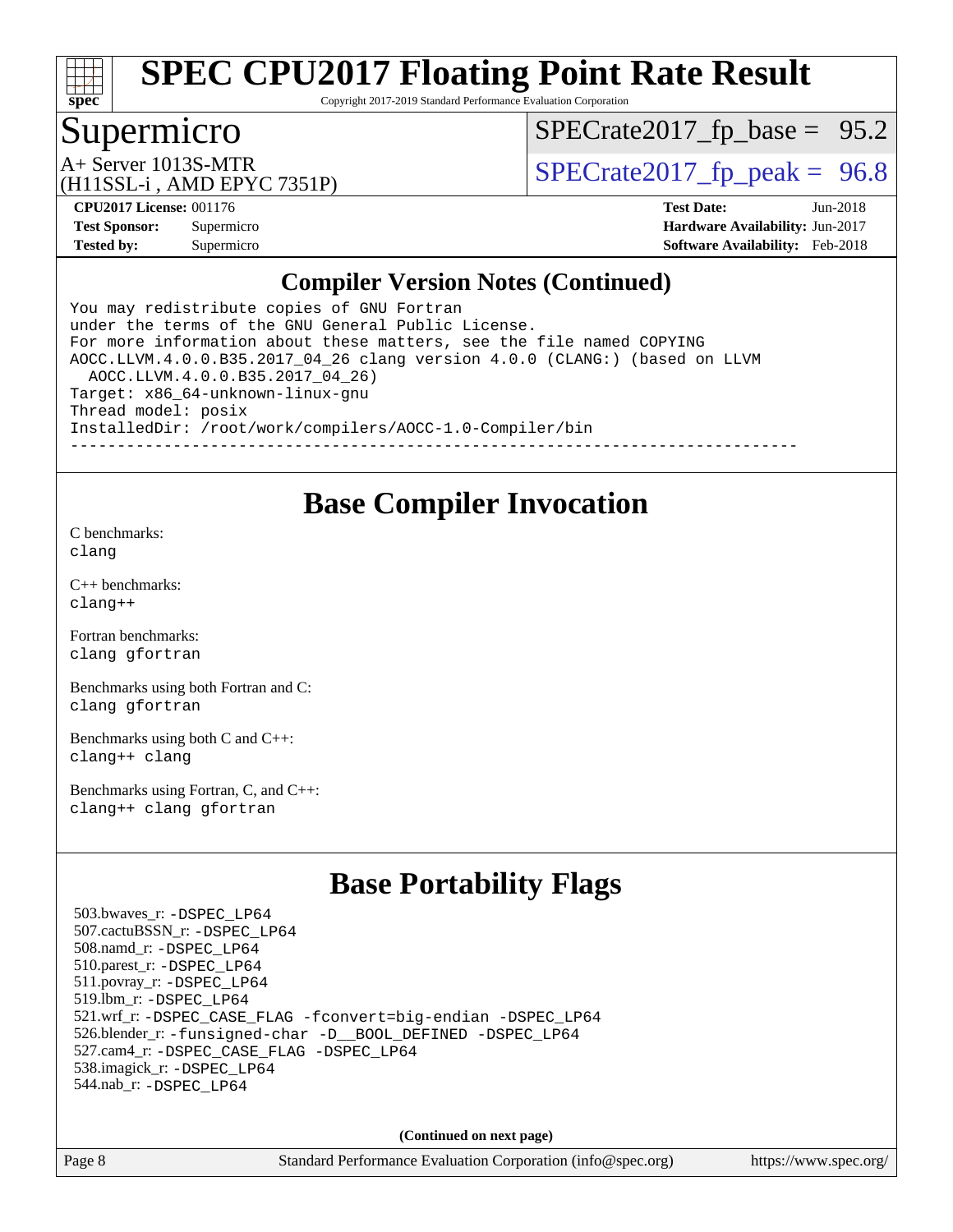

Copyright 2017-2019 Standard Performance Evaluation Corporation

## Supermicro

 $SPECTate2017_fp\_base = 95.2$ 

(H11SSL-i , AMD EPYC 7351P)

 $A+$  Server 1013S-MTR<br>
(H11SSL-i AMD EPYC 7351P) [SPECrate2017\\_fp\\_peak =](http://www.spec.org/auto/cpu2017/Docs/result-fields.html#SPECrate2017fppeak) 96.8

**[CPU2017 License:](http://www.spec.org/auto/cpu2017/Docs/result-fields.html#CPU2017License)** 001176 **[Test Date:](http://www.spec.org/auto/cpu2017/Docs/result-fields.html#TestDate)** Jun-2018 **[Test Sponsor:](http://www.spec.org/auto/cpu2017/Docs/result-fields.html#TestSponsor)** Supermicro **[Hardware Availability:](http://www.spec.org/auto/cpu2017/Docs/result-fields.html#HardwareAvailability)** Jun-2017 **[Tested by:](http://www.spec.org/auto/cpu2017/Docs/result-fields.html#Testedby)** Supermicro **[Software Availability:](http://www.spec.org/auto/cpu2017/Docs/result-fields.html#SoftwareAvailability)** Feb-2018

# **[Base Portability Flags \(Continued\)](http://www.spec.org/auto/cpu2017/Docs/result-fields.html#BasePortabilityFlags)**

 549.fotonik3d\_r: [-DSPEC\\_LP64](http://www.spec.org/cpu2017/results/res2018q3/cpu2017-20180626-07375.flags.html#suite_baseEXTRA_PORTABILITY549_fotonik3d_r_DSPEC_LP64) 554.roms\_r: [-DSPEC\\_LP64](http://www.spec.org/cpu2017/results/res2018q3/cpu2017-20180626-07375.flags.html#suite_baseEXTRA_PORTABILITY554_roms_r_DSPEC_LP64)

**[Base Optimization Flags](http://www.spec.org/auto/cpu2017/Docs/result-fields.html#BaseOptimizationFlags)**

[C benchmarks](http://www.spec.org/auto/cpu2017/Docs/result-fields.html#Cbenchmarks):

```
-flto -Wl, -plugin-opt= -merge-constant -lsr-in-nested-loop
-disable-vect-cmp -O3 -ffast-math -march=znver1 -fstruct-layout=2
-mllvm -unroll-threshold=100 -fremap-arrays -mno-avx2
-inline-threshold=1000 -z muldefs -ljemalloc
```
[C++ benchmarks:](http://www.spec.org/auto/cpu2017/Docs/result-fields.html#CXXbenchmarks)

```
-flto -Wl, -plugin-opt= -merge-constant -lsr-in-nested-loop
-disable-vect-cmp -O3 -march=znver1 -mllvm -unroll-threshold=100
-finline-aggressive -fremap-arrays -inline-threshold=1000 -z muldefs
-ljemalloc
```
[Fortran benchmarks](http://www.spec.org/auto/cpu2017/Docs/result-fields.html#Fortranbenchmarks):

```
-flto -Wl, -plugin-opt= -merge-constant -lsr-in-nested-loop
-disable-vect-cmp -O3(gfortran) -O3(clang) -mavx -madx
-funroll-loops -ffast-math -z muldefs -fplugin=dragonegg.so
-fplugin-arg-dragonegg-llvm-option=" -disable-vect-cmp" -ljemalloc
-lgfortran -lamdlibm
```

```
Benchmarks using both Fortran and C:
```

```
-flto -Wl, -plugin-opt= -merge-constant -lsr-in-nested-loop
-disable-vect-cmp -O3(clang) -ffast-math -march=znver1
-fstruct-layout=2 -mllvm -unroll-threshold=100 -fremap-arrays
-mno-avx2 -inline-threshold=1000 -O3(gfortran) -mavx -madx
-funroll-loops -z muldefs -fplugin=dragonegg.so
-fplugin-arg-dragonegg-llvm-option=" -disable-vect-cmp" -ljemalloc
-lgfortran -lamdlibm
```
[Benchmarks using both C and C++](http://www.spec.org/auto/cpu2017/Docs/result-fields.html#BenchmarksusingbothCandCXX):

```
-flto -Wl, -plugin-opt= -merge-constant -lsr-in-nested-loop
-disable-vect-cmp -O3 -ffast-math -march=znver1 -fstruct-layout=2
-mllvm -unroll-threshold=100 -fremap-arrays -mno-avx2
-inline-threshold=1000 -finline-aggressive -z muldefs -ljemalloc
```
[Benchmarks using Fortran, C, and C++:](http://www.spec.org/auto/cpu2017/Docs/result-fields.html#BenchmarksusingFortranCandCXX)

```
-flto -Wl, -plugin-opt= -merge-constant -lsr-in-nested-loop
-disable-vect-cmp -O3(clang) -ffast-math -march=znver1
-fstruct-layout=2 -mllvm -unroll-threshold=100 -fremap-arrays
-mno-avx2 -inline-threshold=1000 -finline-aggressive -O3(gfortran)
```
**(Continued on next page)**

| Page 9 | Standard Performance Evaluation Corporation (info@spec.org) | https://www.spec.org/ |
|--------|-------------------------------------------------------------|-----------------------|
|--------|-------------------------------------------------------------|-----------------------|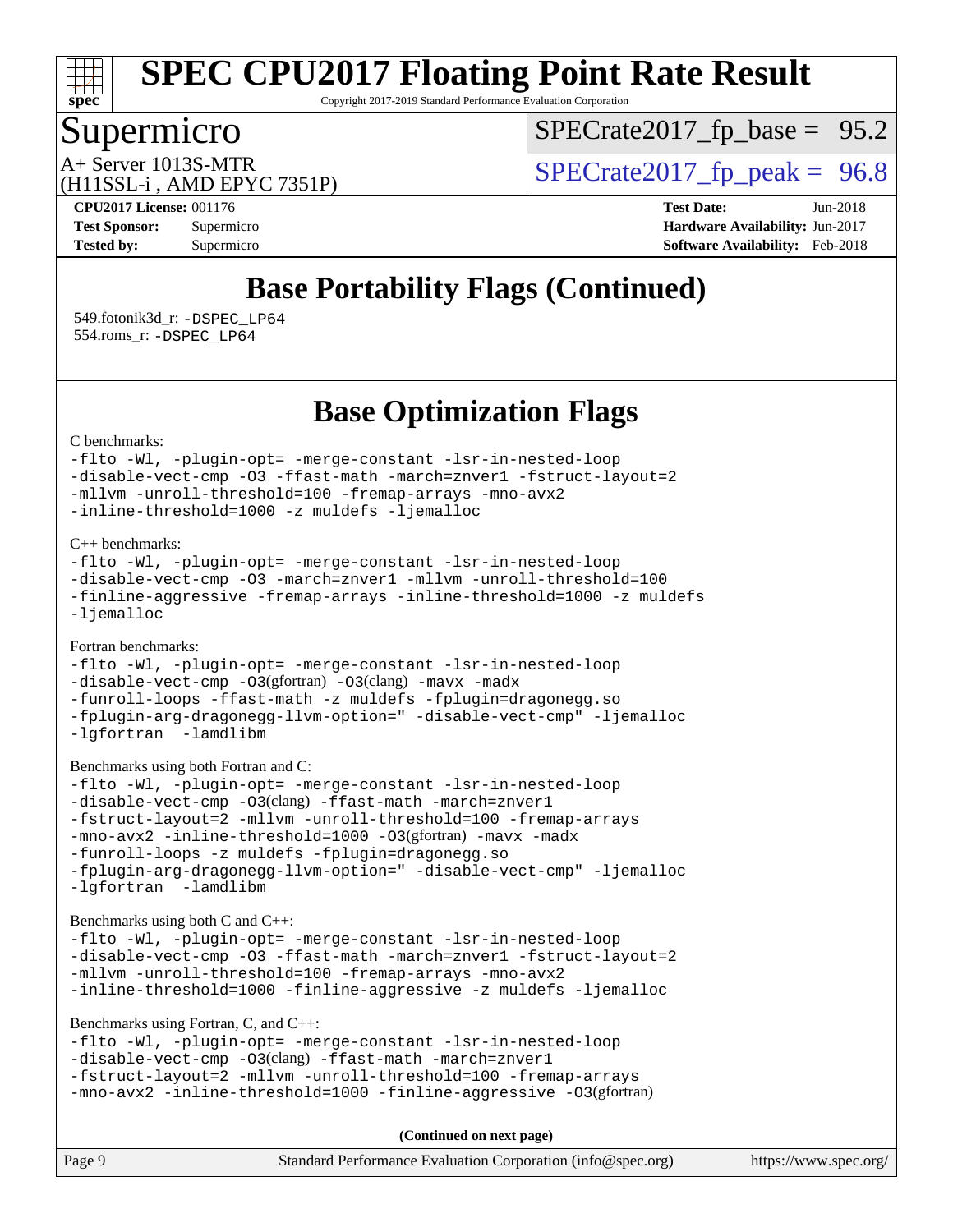

Copyright 2017-2019 Standard Performance Evaluation Corporation

### Supermicro

 $SPECTate2017_fp\_base = 95.2$ 

(H11SSL-i , AMD EPYC 7351P)

 $A+$  Server 1013S-MTR<br>  $\langle B+$  [SPECrate2017\\_fp\\_peak =](http://www.spec.org/auto/cpu2017/Docs/result-fields.html#SPECrate2017fppeak) 96.8

**[CPU2017 License:](http://www.spec.org/auto/cpu2017/Docs/result-fields.html#CPU2017License)** 001176 **[Test Date:](http://www.spec.org/auto/cpu2017/Docs/result-fields.html#TestDate)** Jun-2018 **[Test Sponsor:](http://www.spec.org/auto/cpu2017/Docs/result-fields.html#TestSponsor)** Supermicro **[Hardware Availability:](http://www.spec.org/auto/cpu2017/Docs/result-fields.html#HardwareAvailability)** Jun-2017 **[Tested by:](http://www.spec.org/auto/cpu2017/Docs/result-fields.html#Testedby)** Supermicro **[Software Availability:](http://www.spec.org/auto/cpu2017/Docs/result-fields.html#SoftwareAvailability)** Feb-2018

# **[Base Optimization Flags \(Continued\)](http://www.spec.org/auto/cpu2017/Docs/result-fields.html#BaseOptimizationFlags)**

[Benchmarks using Fortran, C, and C++](http://www.spec.org/auto/cpu2017/Docs/result-fields.html#BenchmarksusingFortranCandCXX) (continued):

[-mavx](http://www.spec.org/cpu2017/results/res2018q3/cpu2017-20180626-07375.flags.html#user_CC_CXX_FCbase_F-mavx) [-madx](http://www.spec.org/cpu2017/results/res2018q3/cpu2017-20180626-07375.flags.html#user_CC_CXX_FCbase_F-madx) [-funroll-loops](http://www.spec.org/cpu2017/results/res2018q3/cpu2017-20180626-07375.flags.html#user_CC_CXX_FCbase_F-funroll-loops) [-z muldefs](http://www.spec.org/cpu2017/results/res2018q3/cpu2017-20180626-07375.flags.html#user_CC_CXX_FCbase_zmuldefs) [-fplugin=dragonegg.so](http://www.spec.org/cpu2017/results/res2018q3/cpu2017-20180626-07375.flags.html#user_CC_CXX_FCbase_F-fpluginDragonEgg) [-fplugin-arg-dragonegg-llvm-option="](http://www.spec.org/cpu2017/results/res2018q3/cpu2017-20180626-07375.flags.html#user_CC_CXX_FCbase_F-fplugin-arg-dragonegg-llvm-option_98400a9ab866ed0085f1e7306b6fe3b9aac45e0c6ce6c4c776296af40a6f95ac09a5771072dd0b0cdcb566a3e79e79d2a726fc48d436745311228115dad9979d) [-disable-vect-cmp"](http://www.spec.org/cpu2017/results/res2018q3/cpu2017-20180626-07375.flags.html#user_CC_CXX_FCbase_F-dragonegg-llvm-disable-vect-cmp_6cf351a29613b68bfdbd040d3e22ab0ce250093fe1c4f1b0b3e19cc513bf9fe59893782c14402abfbebd018ed2d47d139a1a3c59a802b3eac454540228820b23) [-ljemalloc](http://www.spec.org/cpu2017/results/res2018q3/cpu2017-20180626-07375.flags.html#user_CC_CXX_FCbase_F-ljemalloc)

# **[Peak Compiler Invocation](http://www.spec.org/auto/cpu2017/Docs/result-fields.html#PeakCompilerInvocation)**

[C benchmarks](http://www.spec.org/auto/cpu2017/Docs/result-fields.html#Cbenchmarks): [clang](http://www.spec.org/cpu2017/results/res2018q3/cpu2017-20180626-07375.flags.html#user_CCpeak_Fclang3)

[C++ benchmarks:](http://www.spec.org/auto/cpu2017/Docs/result-fields.html#CXXbenchmarks) [clang++](http://www.spec.org/cpu2017/results/res2018q3/cpu2017-20180626-07375.flags.html#user_CXXpeak_Fclang3_57a48582e5be507d19b2527b3e7d4f85d9b8669ffc9a8a0dbb9bcf949a918a58bbab411e0c4d14a3922022a3e425a90db94042683824c1806feff4324ca1000d)

[Fortran benchmarks](http://www.spec.org/auto/cpu2017/Docs/result-fields.html#Fortranbenchmarks): [clang](http://www.spec.org/cpu2017/results/res2018q3/cpu2017-20180626-07375.flags.html#user_FCpeak_Fclang3) [gfortran](http://www.spec.org/cpu2017/results/res2018q3/cpu2017-20180626-07375.flags.html#user_FCpeak_gfortran)

[Benchmarks using both Fortran and C](http://www.spec.org/auto/cpu2017/Docs/result-fields.html#BenchmarksusingbothFortranandC): [clang](http://www.spec.org/cpu2017/results/res2018q3/cpu2017-20180626-07375.flags.html#user_CC_FCpeak_Fclang3) [gfortran](http://www.spec.org/cpu2017/results/res2018q3/cpu2017-20180626-07375.flags.html#user_CC_FCpeak_gfortran)

[Benchmarks using both C and C++](http://www.spec.org/auto/cpu2017/Docs/result-fields.html#BenchmarksusingbothCandCXX): [clang++](http://www.spec.org/cpu2017/results/res2018q3/cpu2017-20180626-07375.flags.html#user_CC_CXXpeak_Fclang3_57a48582e5be507d19b2527b3e7d4f85d9b8669ffc9a8a0dbb9bcf949a918a58bbab411e0c4d14a3922022a3e425a90db94042683824c1806feff4324ca1000d) [clang](http://www.spec.org/cpu2017/results/res2018q3/cpu2017-20180626-07375.flags.html#user_CC_CXXpeak_Fclang3)

[Benchmarks using Fortran, C, and C++:](http://www.spec.org/auto/cpu2017/Docs/result-fields.html#BenchmarksusingFortranCandCXX) [clang++](http://www.spec.org/cpu2017/results/res2018q3/cpu2017-20180626-07375.flags.html#user_CC_CXX_FCpeak_Fclang3_57a48582e5be507d19b2527b3e7d4f85d9b8669ffc9a8a0dbb9bcf949a918a58bbab411e0c4d14a3922022a3e425a90db94042683824c1806feff4324ca1000d) [clang](http://www.spec.org/cpu2017/results/res2018q3/cpu2017-20180626-07375.flags.html#user_CC_CXX_FCpeak_Fclang3) [gfortran](http://www.spec.org/cpu2017/results/res2018q3/cpu2017-20180626-07375.flags.html#user_CC_CXX_FCpeak_gfortran)

### **[Peak Portability Flags](http://www.spec.org/auto/cpu2017/Docs/result-fields.html#PeakPortabilityFlags)**

Same as Base Portability Flags

# **[Peak Optimization Flags](http://www.spec.org/auto/cpu2017/Docs/result-fields.html#PeakOptimizationFlags)**

[C benchmarks](http://www.spec.org/auto/cpu2017/Docs/result-fields.html#Cbenchmarks):

```
 519.lbm_r: -flto -Wl, -plugin-opt= -merge-constant
-lsr-in-nested-loop -Ofast -march=znver1
-fstruct-layout=3 -mllvm -vectorize-memory-aggressively
-mno-avx2 -unroll-threshold=100 -fremap-arrays
-inline-threshold=1000 -ljemalloc
```
538.imagick\_r: Same as 519.lbm\_r

**(Continued on next page)**

Page 10 Standard Performance Evaluation Corporation [\(info@spec.org\)](mailto:info@spec.org) <https://www.spec.org/>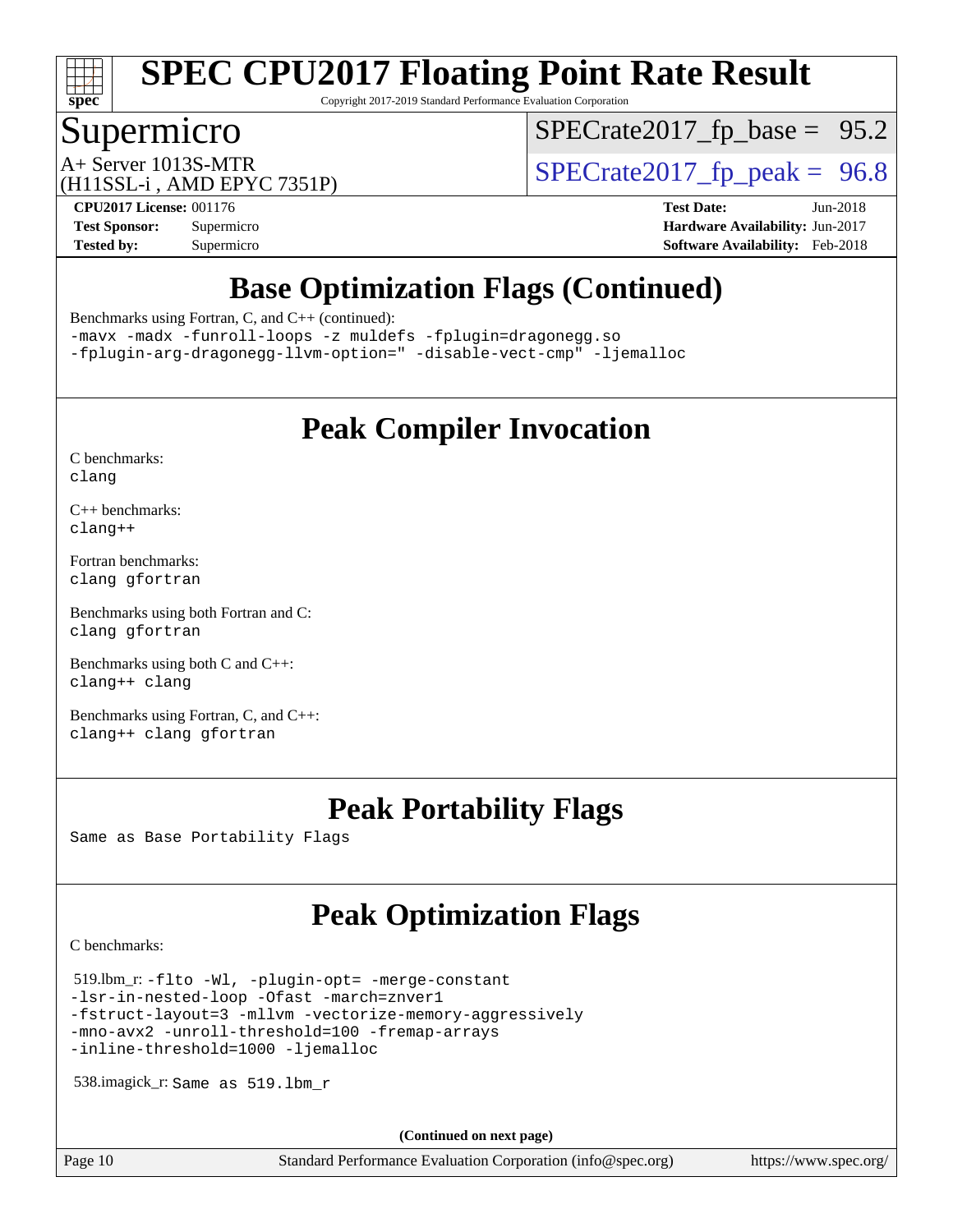

Copyright 2017-2019 Standard Performance Evaluation Corporation

### Supermicro

 $SPECTate2017_fp\_base = 95.2$ 

(H11SSL-i , AMD EPYC 7351P)

 $A+$  Server 1013S-MTR<br>  $(H11\text{SSI} -i \quad \text{AMD FPYC 7351P})$   $\qquad \qquad$   $\qquad$  [SPECrate2017\\_fp\\_peak =](http://www.spec.org/auto/cpu2017/Docs/result-fields.html#SPECrate2017fppeak) 96.8

**[Tested by:](http://www.spec.org/auto/cpu2017/Docs/result-fields.html#Testedby)** Supermicro **[Software Availability:](http://www.spec.org/auto/cpu2017/Docs/result-fields.html#SoftwareAvailability)** Feb-2018

**[CPU2017 License:](http://www.spec.org/auto/cpu2017/Docs/result-fields.html#CPU2017License)** 001176 **[Test Date:](http://www.spec.org/auto/cpu2017/Docs/result-fields.html#TestDate)** Jun-2018 **[Test Sponsor:](http://www.spec.org/auto/cpu2017/Docs/result-fields.html#TestSponsor)** Supermicro **[Hardware Availability:](http://www.spec.org/auto/cpu2017/Docs/result-fields.html#HardwareAvailability)** Jun-2017

# **[Peak Optimization Flags \(Continued\)](http://www.spec.org/auto/cpu2017/Docs/result-fields.html#PeakOptimizationFlags)**

 $544$ .nab\_r: basepeak = yes

[C++ benchmarks:](http://www.spec.org/auto/cpu2017/Docs/result-fields.html#CXXbenchmarks)

```
 508.namd_r: -flto -Wl, -plugin-opt= -merge-constant
-lsr-in-nested-loop -Ofast -march=znver1
-finline-aggressive -mllvm -unroll-threshold=100
-fremap-arrays -inline-threshold=1000 -ljemalloc
```
 $510.parest_r:$  basepeak = yes

[Fortran benchmarks](http://www.spec.org/auto/cpu2017/Docs/result-fields.html#Fortranbenchmarks):

```
 503.bwaves_r: -flto -Wl, -plugin-opt= -merge-constant
-lsr-in-nested-loop -O3(gfortran) -O3(clang) -mavx2
-madx -funroll-loops -ffast-math -fplugin=dragonegg.so
-fplugin-arg-dragonegg-llvm-option="
-inline-threshold:1000" -ljemalloc -lgfortran -lamdlibm
```
549.fotonik3d\_r: Same as 503.bwaves\_r

554.roms\_r: basepeak = yes

[Benchmarks using both Fortran and C](http://www.spec.org/auto/cpu2017/Docs/result-fields.html#BenchmarksusingbothFortranandC):

521.wrf\_r: basepeak = yes

527.cam4\_r: basepeak = yes

[Benchmarks using both C and C++](http://www.spec.org/auto/cpu2017/Docs/result-fields.html#BenchmarksusingbothCandCXX):

 511.povray\_r: [-flto](http://www.spec.org/cpu2017/results/res2018q3/cpu2017-20180626-07375.flags.html#user_peakCOPTIMIZECXXOPTIMIZEEXTRA_LDFLAGS511_povray_r_F-flto) [-Wl,](http://www.spec.org/cpu2017/results/res2018q3/cpu2017-20180626-07375.flags.html#user_peakEXTRA_LDFLAGS511_povray_r_F-Wl_5f669859b7c1a0295edc4f5fd536c381023f180a987810cb5cfa1d9467a27ac14b13770b9732d7618b24fc778f3dfdf68b65521d505fc870281e0142944925a0) [-plugin-opt=](http://www.spec.org/cpu2017/results/res2018q3/cpu2017-20180626-07375.flags.html#user_peakEXTRA_LDFLAGS511_povray_r_F-plugin-opt_772899571bb6157e4b8feeb3276e6c06dec41c1bbb0aa637c8700742a4baaf7e7b56061e32ae2365a76a44d8c448177ca3ee066cdf7537598ff772fc461942c2) [-merge-constant](http://www.spec.org/cpu2017/results/res2018q3/cpu2017-20180626-07375.flags.html#user_peakEXTRA_LDFLAGS511_povray_r_F-merge-constant_bdb3ec75d21d5cf0ab1961ebe7105d0ea3b0c6d89a312cf7efc1d107e6c56c92c36b5d564d0702d1e2526f6b92f188b4413eb5a54b1f9e4a41f5a9bfc0233b92) [-lsr-in-nested-loop](http://www.spec.org/cpu2017/results/res2018q3/cpu2017-20180626-07375.flags.html#user_peakEXTRA_LDFLAGS511_povray_r_F-lsr-in-nested-loop) [-Ofast](http://www.spec.org/cpu2017/results/res2018q3/cpu2017-20180626-07375.flags.html#user_peakCOPTIMIZECXXOPTIMIZE511_povray_r_F-Ofast) [-march=znver1](http://www.spec.org/cpu2017/results/res2018q3/cpu2017-20180626-07375.flags.html#user_peakCOPTIMIZECXXOPTIMIZE511_povray_r_march_082ab2c5e8f99f69c47c63adfdc26f9617958cc68d0b5dbfb7aa6935cde4c91d5d9c2fdc24e6781fa8a0299196f2f4ca8e995f825d797de797910507b4251bb3) [-fstruct-layout=3](http://www.spec.org/cpu2017/results/res2018q3/cpu2017-20180626-07375.flags.html#user_peakCOPTIMIZE511_povray_r_F-fstruct-layout) [-mllvm](http://www.spec.org/cpu2017/results/res2018q3/cpu2017-20180626-07375.flags.html#user_peakCOPTIMIZECXXOPTIMIZE511_povray_r_F-mllvm_76e3f86ef8d8cc4dfa84cec42d531db351fee284f72cd5d644b5bdbef9c2604296512be6a431d9e19d0523544399ea9dd745afc2fff755a0705d428460dc659e) [-vectorize-memory-aggressively](http://www.spec.org/cpu2017/results/res2018q3/cpu2017-20180626-07375.flags.html#user_peakCOPTIMIZE511_povray_r_F-vectorize-memory-aggressively) [-mno-avx2](http://www.spec.org/cpu2017/results/res2018q3/cpu2017-20180626-07375.flags.html#user_peakCOPTIMIZE511_povray_r_F-mno-avx2) [-unroll-threshold=100](http://www.spec.org/cpu2017/results/res2018q3/cpu2017-20180626-07375.flags.html#user_peakCOPTIMIZECXXOPTIMIZE511_povray_r_F-unroll-threshold) [-fremap-arrays](http://www.spec.org/cpu2017/results/res2018q3/cpu2017-20180626-07375.flags.html#user_peakCOPTIMIZECXXOPTIMIZE511_povray_r_F-fremap-arrays) [-inline-threshold=1000](http://www.spec.org/cpu2017/results/res2018q3/cpu2017-20180626-07375.flags.html#user_peakCOPTIMIZECXXOPTIMIZE511_povray_r_F-inline-threshold_1daf3e0321a7a0c1ea19068c818f3f119b1e5dfc986cc791557791f4b93536c1546ba0c8585f62303269f504aa232e0ca278e8489928152e32e0752215741730) [-finline-aggressive](http://www.spec.org/cpu2017/results/res2018q3/cpu2017-20180626-07375.flags.html#user_peakCXXOPTIMIZE511_povray_r_F-finline-aggressive) [-ljemalloc](http://www.spec.org/cpu2017/results/res2018q3/cpu2017-20180626-07375.flags.html#user_peakEXTRA_LIBS511_povray_r_F-ljemalloc)

526.blender\_r: basepeak = yes

[Benchmarks using Fortran, C, and C++:](http://www.spec.org/auto/cpu2017/Docs/result-fields.html#BenchmarksusingFortranCandCXX)

 $507$ .cactu $BSSN$  r: basepeak = yes